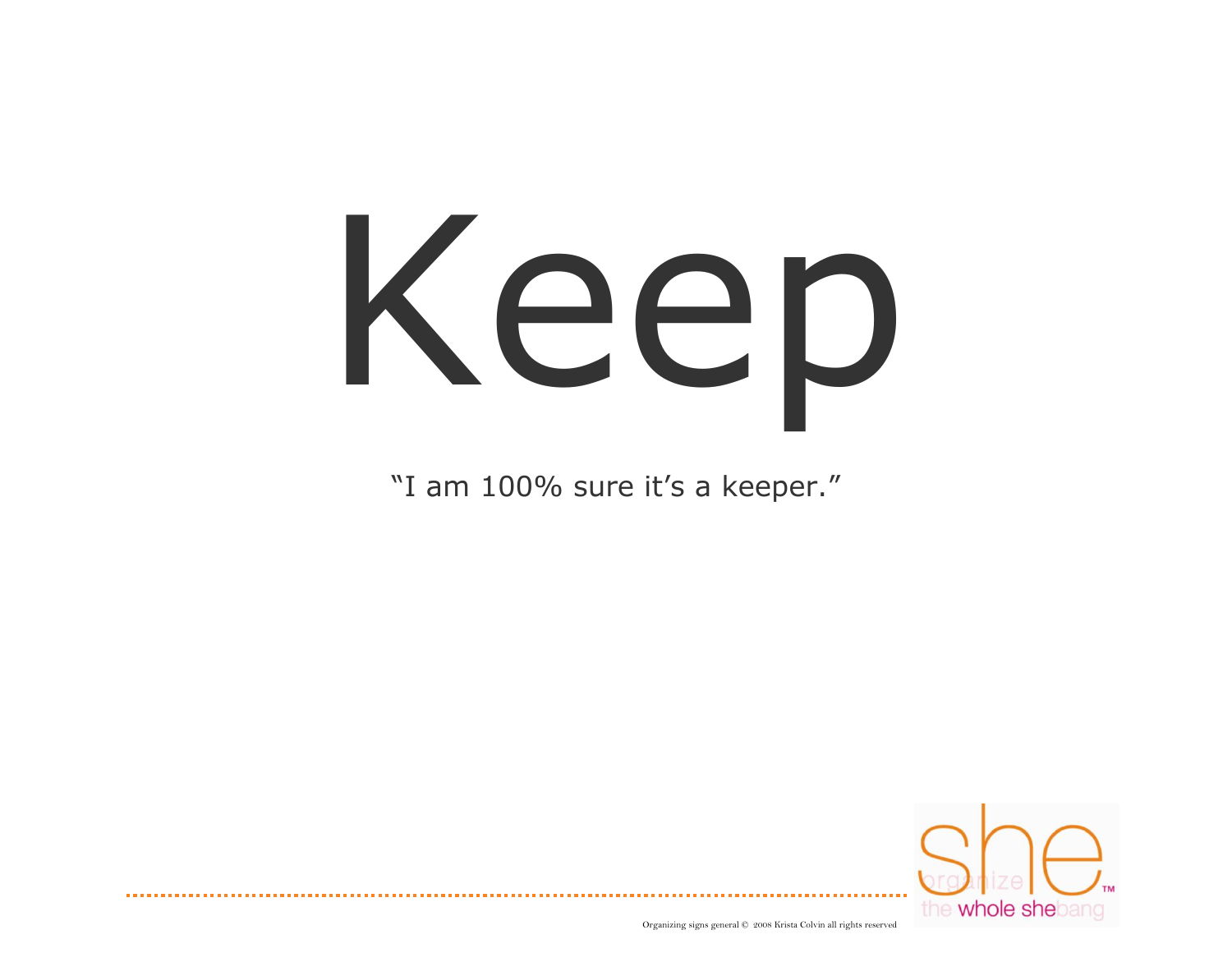#### Toss

"Definite goner, broken or trashed. Adious."

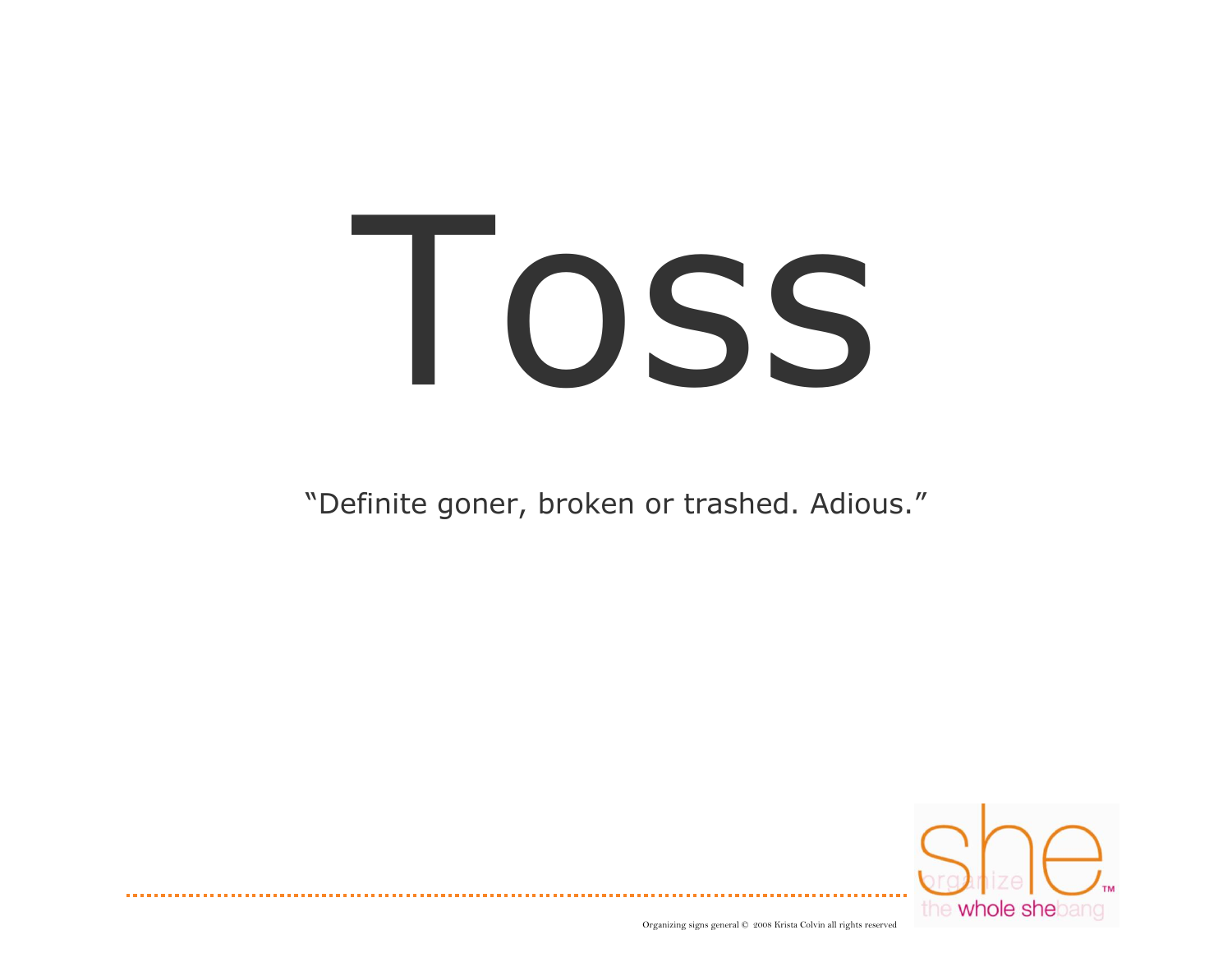#### Donate

"This is perfectly good + they will love it."

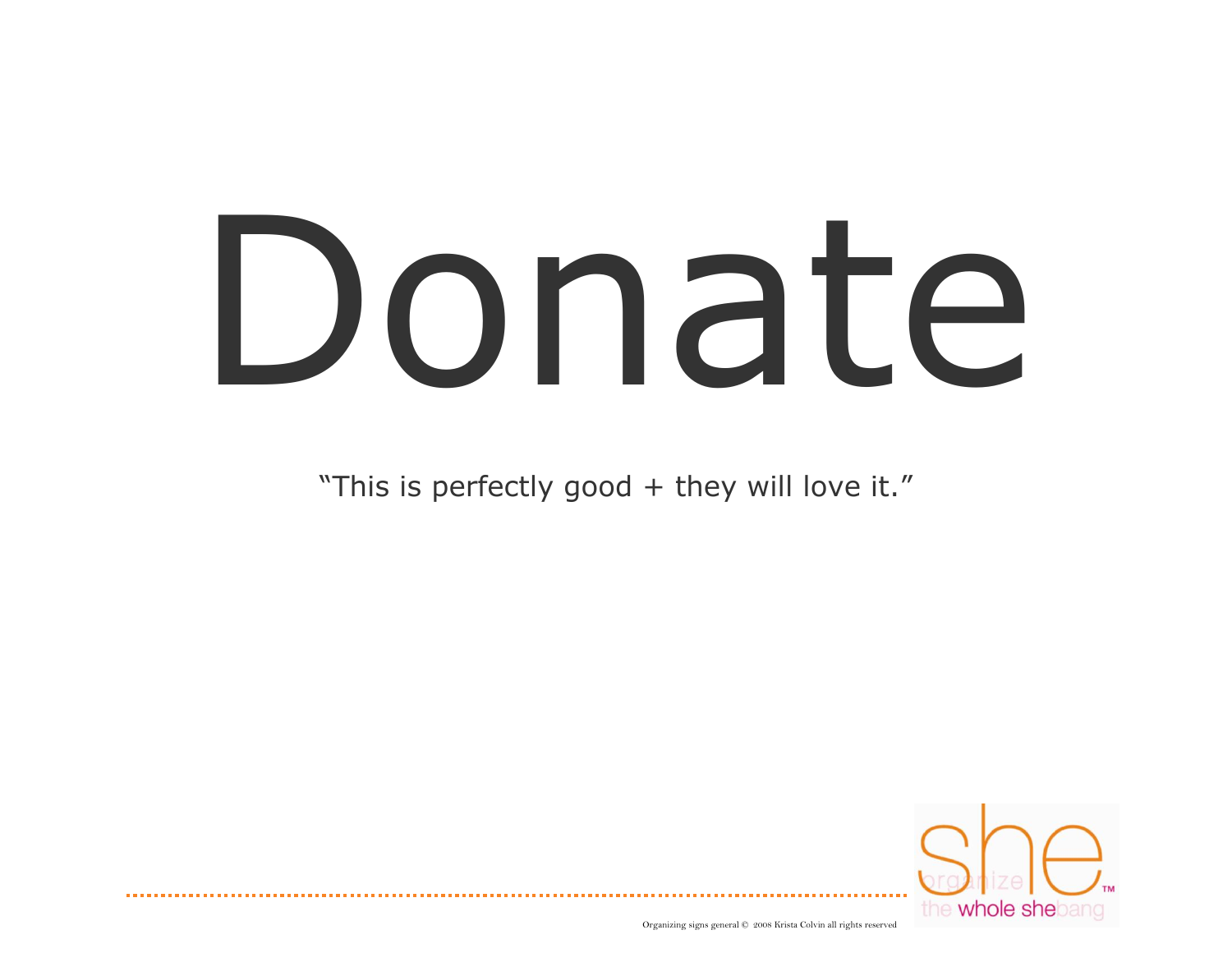## Need to Decide

"Because sometimes you need to mull it over. Don't waste time on it right now. When you're done sorting + purging, come back to this pile and make your final decisions. I bet you'll only decide to keep a thing or two."

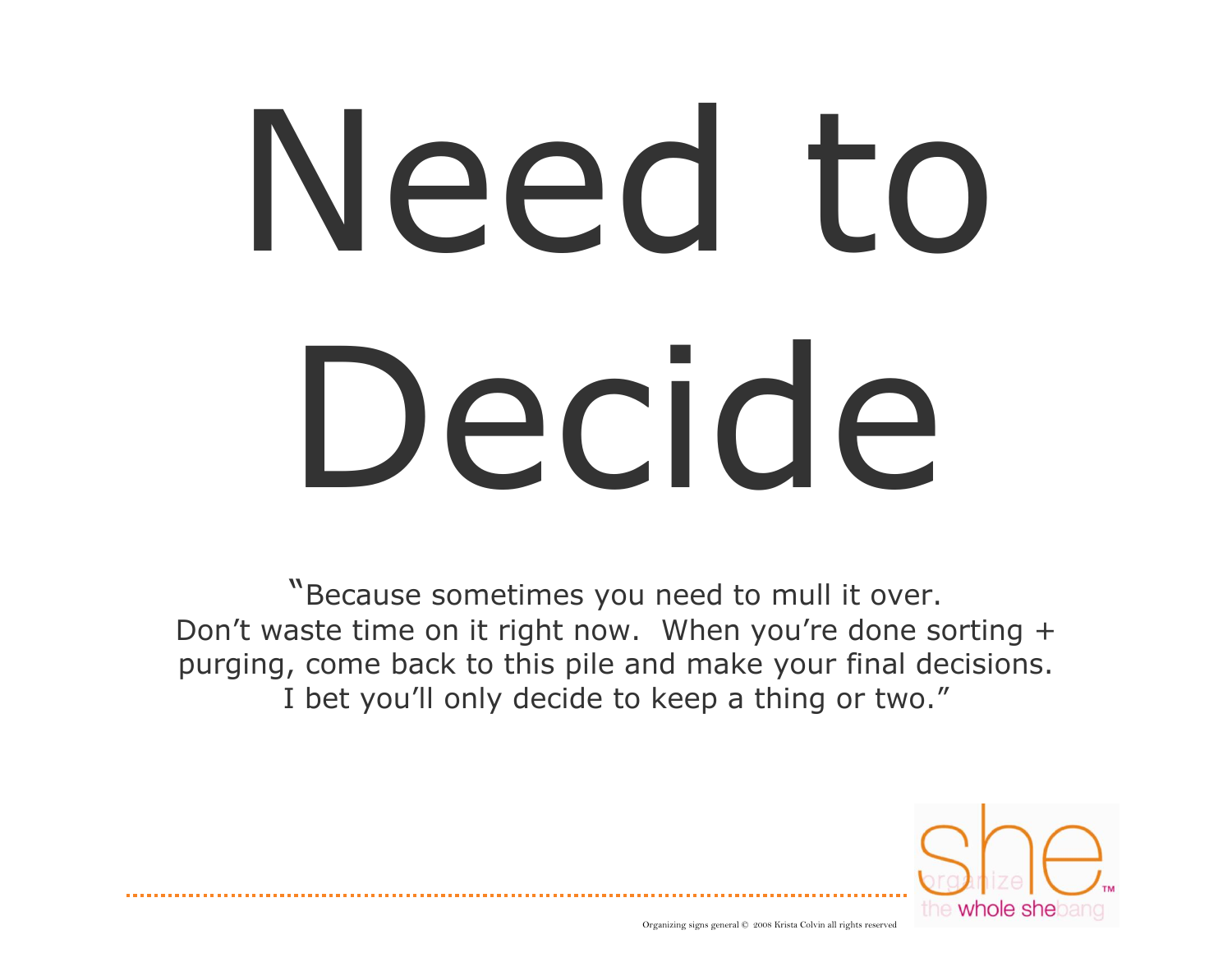## Put Away Later…

"These items belong elsewhere, resist the urge to put them away until you are done sorting + purging.

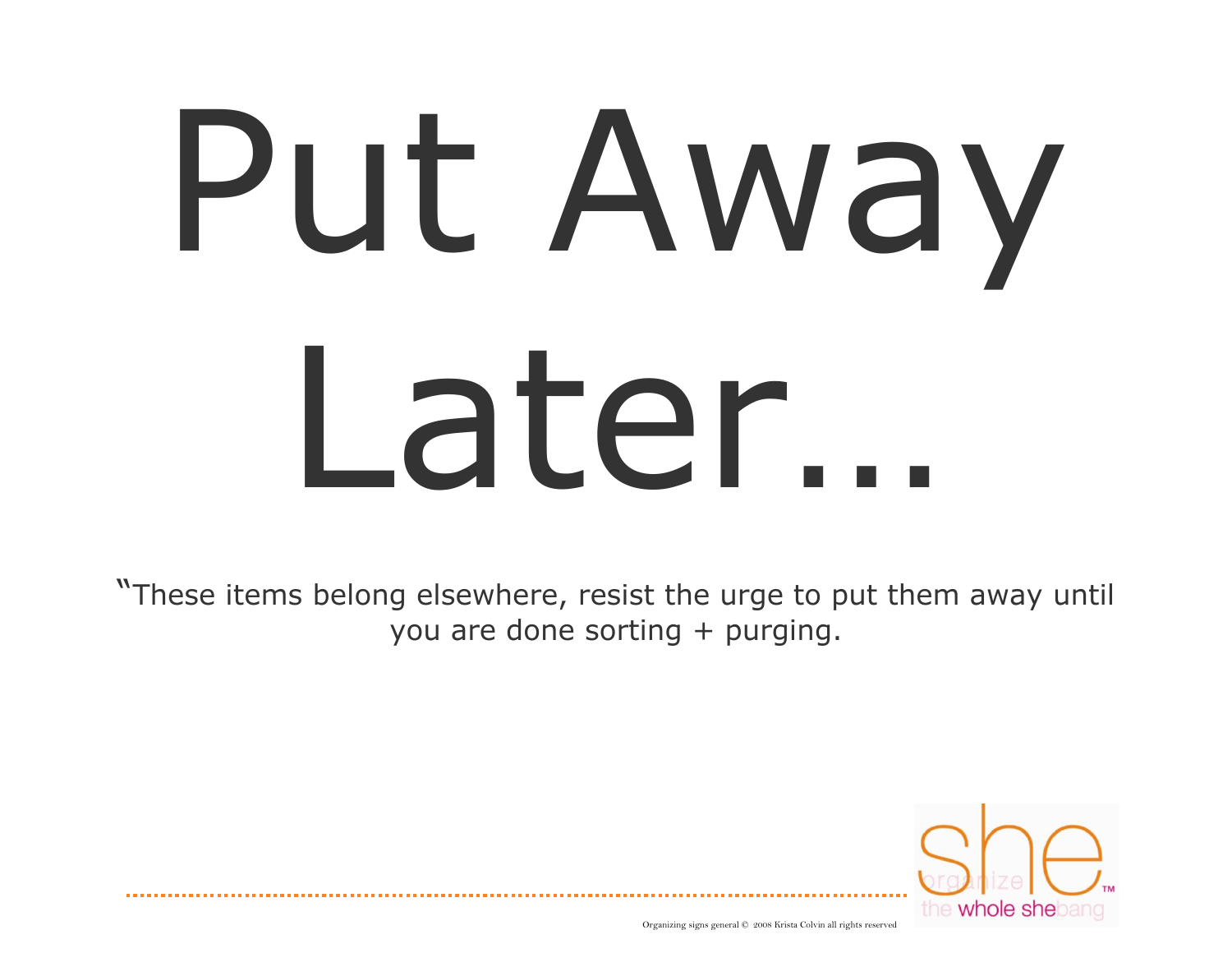#### Return

"These goodies belong to someone else. Schedule a pick up or place in your car's front passenger seat to remind you to return them."

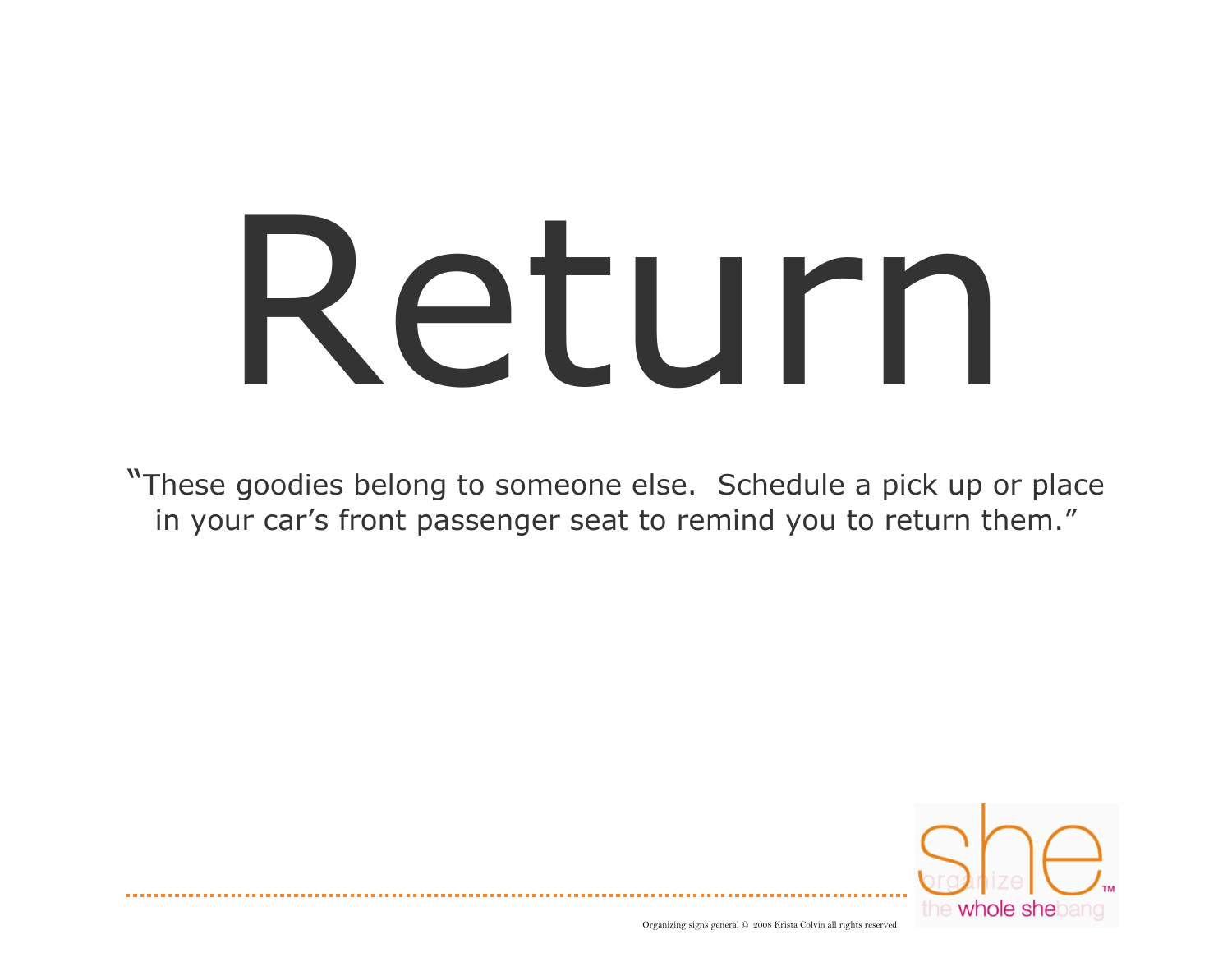## Need to ask

"Sometimes you just need to double check."

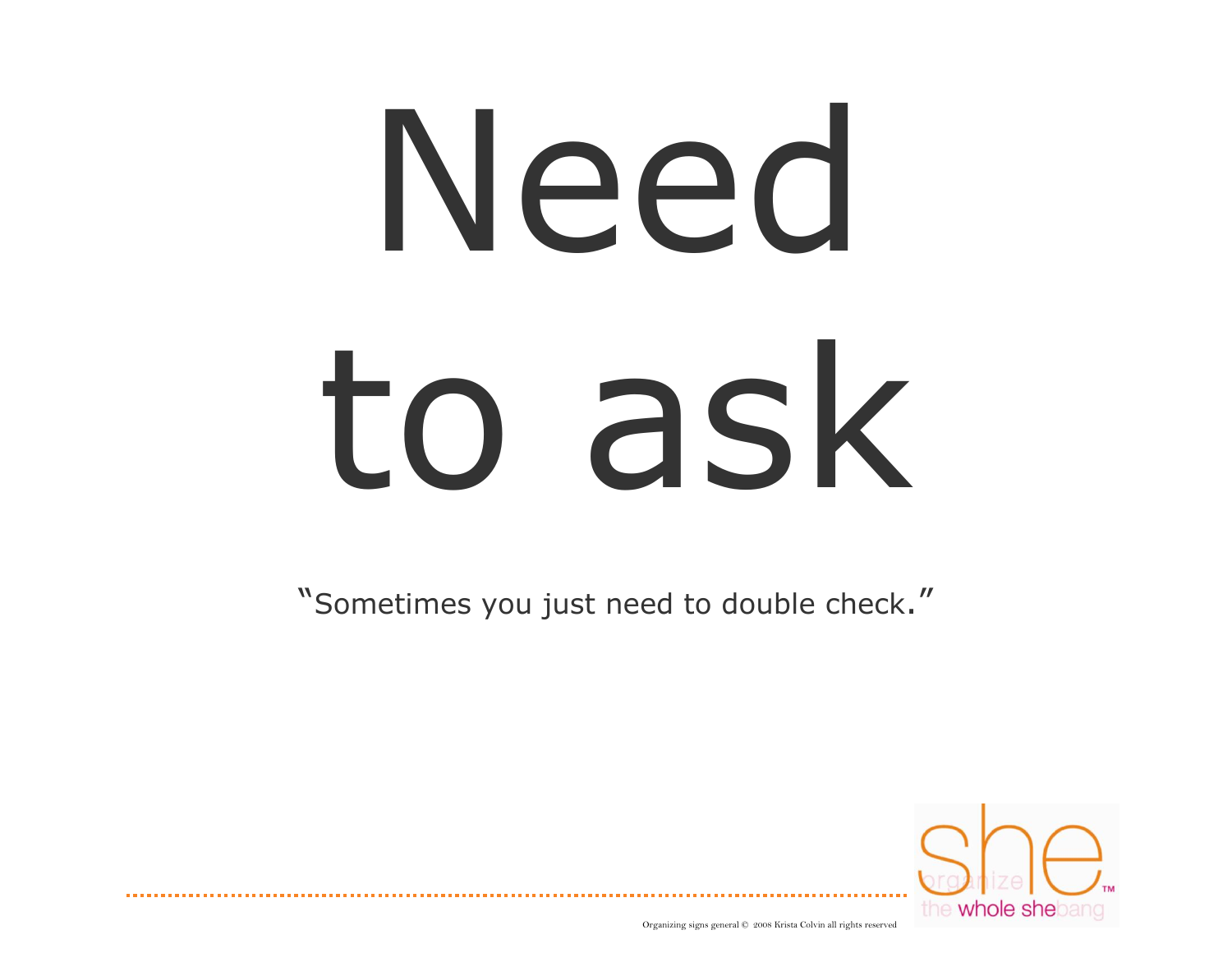## Yard Sale

"Be realistic….remember how much work that last yard sale was?"